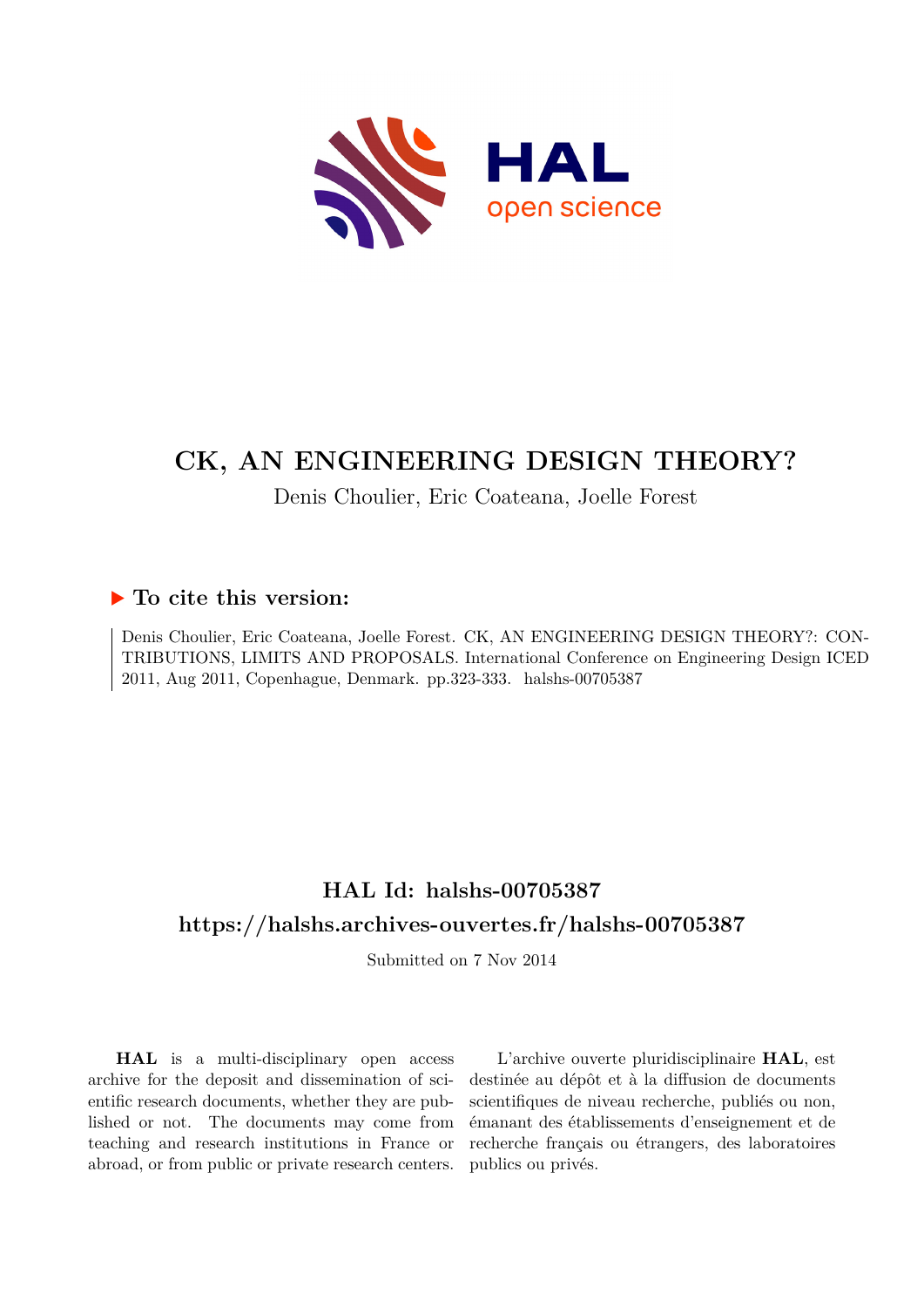# CK, AN ENGINEERING DESIGN THEORY? CONTRIBUTIONS, LIMITS AND PROPOSALS

To cite this version:

Choulier Denis, Coatanéa Eric, Forest Joelle, CK, an engineering design theory? Contributions, limits and proposals, Proceedings of the 18<sup>th</sup> International Conference on Engineering Design (ICED, 2011), Impacting Sociéty through Enginering design, Vol 2: Design Theory and Research Methodology, pp. 323-333.

#### **ABSTRACT**

The CK theory developed by Hatchuel, Weil and Le Masson has raised interest and controversies in the academic and practitioners' communities. This paper is participating to this debate. After presenting the scope, focus, and the contributions claimed by its creators; the authors analyse the interest of considering also other concepts and models usually integrated in traditional design knowledge and practices. Indeed, it can be noticed that important concepts such as the concepts of function and structure for example seems to remain outside the perimeter of CK even if some of them are integrated in the research programs of the authors. This is not a central limitation if the real scope of the theory will be minimized, compared with the initial ambition of the CK's creators. It is nevertheless a fruitful contribution which explicitly creates a distinction between knowledge, concepts and notes the importance of *expanding partition*. The present contribution proposes to enrich the initial scope of CK by integrating theoretical contributions made by other authors and by considering concepts widely used and accepted in engineering design.

*Keywords: Engineering Design, design theories, CK theory* 

## 1 INTRODUCTION

During the past two decades, the increasing economic competition and the increasing pressure on traditional and new industries have created problems that are putting into treats entire economic sectors into several countries. This evolution due mainly to the evolution of the economic paradigm and economic dogma has emphasized much more than before the importance of innovations as a key parameter for the survival and renaissance of several industrial sectors.

At the same time researches, initiated by S. Kline and N. Rosenberg in their *Chain-*Linked *model*  (1986), following the perspective initiated by Herbert Simon [\[16\]](#page-10-0), showed that in order to improve innovation ability, we must take into account the design process. This hypothesis has gradually led to the development of design theories able to explain and direct innovation processes and strategies. The CK theory is one of the numerous attempts made to address this challenging scientific issue.

The present article aims at analyzing this specific theory and is organized in the following manner.

First, in section 2, the article presents the scope and focus of the CK theory. Then, the authors of this article develop propositions based on comparative studies of the concepts used in CK theory with some existing concepts, tools and theories that have been developed before in design science. Section 3, is proposing to consider the dimension of interactivity in creative processes. Interactivity should be considered here to have the sense of external propositions interacting with the designer. In section 4, the article is questioning CK relatively to its real link and efficiency in engineering design. Section 5 is concluding the present contribution and is opening other research questions that can lead to further developments.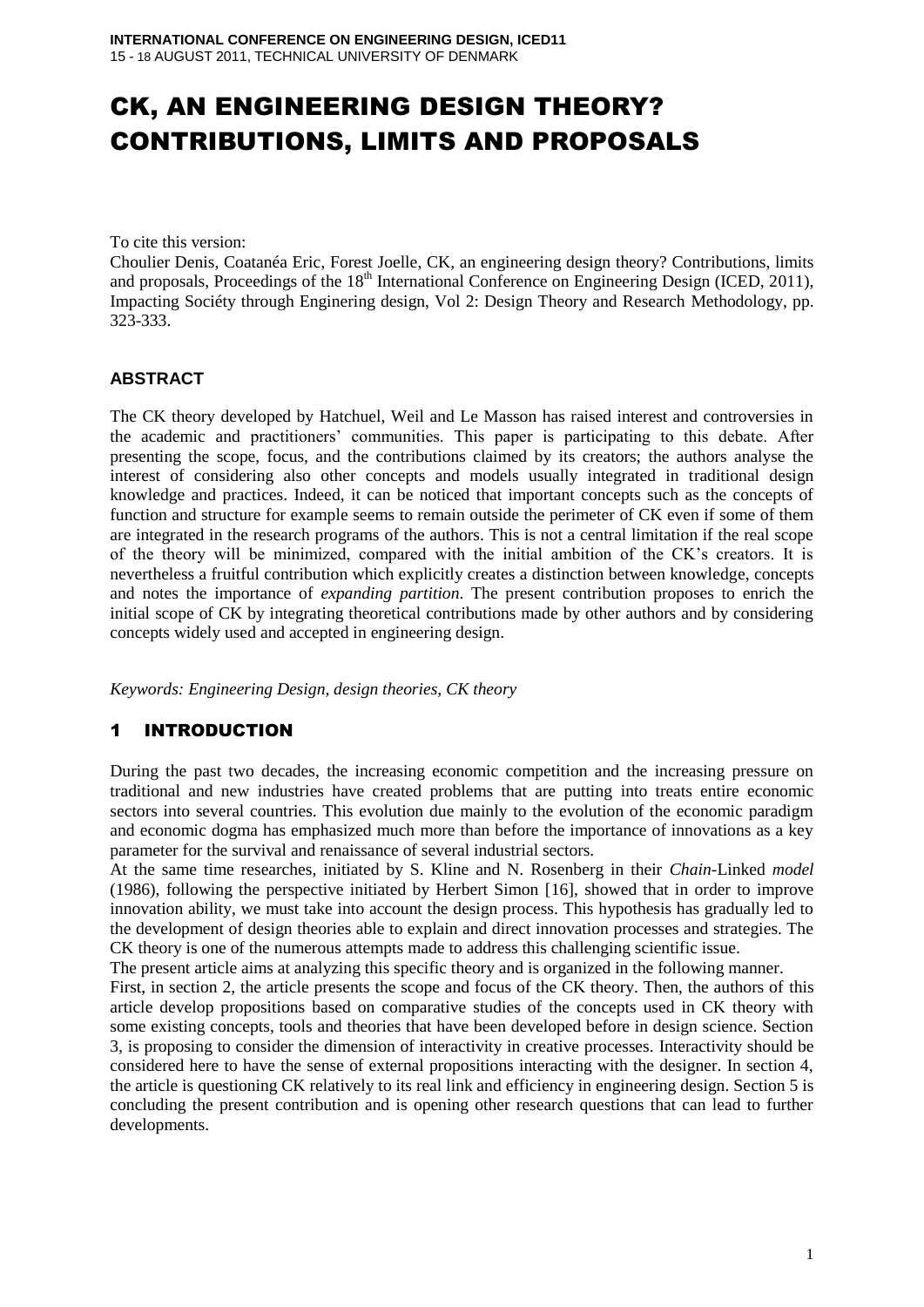### 2 A SURVEY OF CK THEORY AND CLAIMS

The present section aims at presenting and summarizing the key concepts of the CK theory. Before presenting them, it is however necessary to understand the purpose and scope of such a theory.

#### **2.1 Purpose and scope of the CK theory**

Le Masson, Weil and Hatchuel position their work in the RID model where R stands for Research, I for Innovation and D for Development [2].

According to them, D is defined as a controlled process which activates existing competences and knowledge in order to specify an artefact which should satisfy some well known objectives. In such a viewpoint, the development process aims at instantiating parameters; these parameters being fixed ex ante by a generative model. Thus, the extend in which D can support the exploration of new alternatives in not independent from the generative model on which the development process is based. Then the result of the development process is strongly dependent from the initial conditions defined by the generative model.

Research is defined as a process which provides scientifically controlled knowledge needed for D.

However, neither R nor D can initiate a design process concerning ill-defined objects. It is precisely the goal of the function I which is dedicated to the co-evolution of competencies and products.

If we accept such a viewpoint, arises the question of knowing how to organize I?

In order to answer to this question they develop a model of collective action on I based on an innovative design reasoning approach. They suggest that CK is the original formalism of the design reasoning used in I.

Their research program aims at:

- Defining a design reasoning based on the functional logic (the concept of functional logic is presented as leading to an interpretation using the concept of function), the expandability of the knowledge and the expandability of the propositions.
- Establishing the conditions allowing such type of reasoning,
- Defining the main operators allowing such type of reasoning,
- Deriving more general consequences from the theory.

#### **2.2 Concepts and operators of CK theory**

They define design as [11] (p.124): "assuming a space of concepts C and a space of knowledge K**,** we define Design as the process by which a concept generates other concepts or is transformed into knowledge, i.e. propositions in K"

Knowledge is a proposal having a logical status for the designer or for the customer (True or False in binary logic, but the type of logic do not matter really). On the contrary, a concept is defined as a notion or proposition without any logical status: It can not be said from a concept whether the concept by itself is right or wrong" [3] (p. 123-124). "Space C is the space of concepts. Concepts are undecidable propositions in K (neither true nor false in K) about some partially unknown objects x."[3].

According to the authors, the design reasoning can be theorized as the co-evolution of these two spaces C and K. They call "capacity of expansion" the ability of the design process to generate novelty via a reasoning which begins by a disjunction  $K\rightarrow C$  which is creating a concept and ends by a conjunction  $C \rightarrow K$  transforming a concept into knowledge.

They defined the operators (C-C, C-K, K-C, K-K) which organize the co-evolution of the C and K spaces in the following manner [2]:

 $K\rightarrow C$ : This operator adds or subtracts to concepts in C some properties coming from K. It creates "disjunctions" when it transforms elements from K into a concept. This also corresponds to what is usually called the "generation of alternatives". Yet, concepts are not alternatives but potential "seeds" for alternatives. This operator expands the space C with elements coming from K: concepts cannot be imagined without knowledge. They call this **K-relativity** of a design process [3].

 $C \rightarrow K$ : This operator seeks for properties in K that could be added or subtracted to reach propositions with a logical status; it creates conjunctions which could be accepted as "finished designs" – when true. Practically, it corresponds to validation tools or methods in classical design: consulting an expert, doing a test, an experimental plan, a prototype, a mock-up are common examples of CK operators.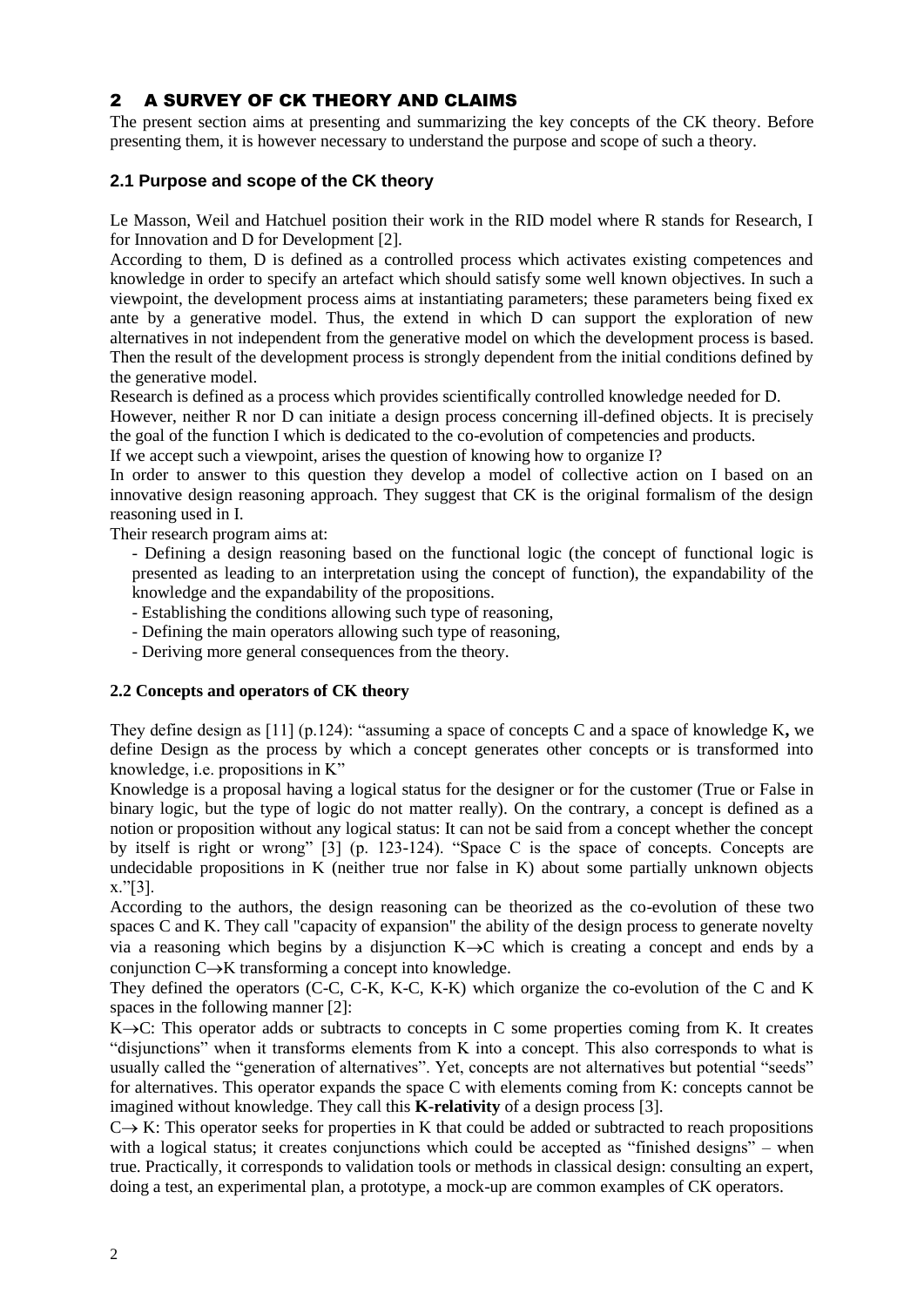A design solution is precisely what Hatchuel and Weil call a "conjunction". They have reached a concept which is characterized by a sufficient number of propositions that can be established as true or false in K.[11]

 $K \rightarrow K$ : This operator allows a knowledge space to have a self- expansion. This operator corresponds to an expansion of the knowledge space obtained by deduction and/or experiment. This operator is not fundamental for the design process to occur. This operator and the following one are corresponding to the exploration of the design space.

 $C\rightarrow C$ : Finally, the operator  $C\rightarrow C$  explains the expansion of the concepts space. The expansion of C (the addition of a new concept) can be done by removing a property to a concept, it is then an inclusion. Adding a property constitutes otherwise a partition. The partition is a restricting one if the property already belongs to the concept. It is an expanding one in the case where a new property is added to the concept.

These mechanisms make the C space a tree structure (partitions correspond to the creation of new "branches", inclusions to their pruning). We can only create new concepts (new sets) by adding or subtracting new properties to the initial concept.

As a summary, for the CK authors' the mechanism of expanding partition is the elementary motor of design (on the contrary of the approaches of problem solving). The mechanism of expanding partitions requires therefore two initial conditions:

- The set to partition is not completely specified. This set is expandable.

- The partition is activated using an external knowledge, outside of the CK-space.

CK authors consider that their model "clarifies the oddness of Design reasoning. There is no design if there are no concepts: "concepts are candidates to be transformed into propositions of K but are not themselves elements of K." and they justify this definition by developing an argument already developed before by Tomiyama and Yoshikawa in their General Design Theory [23]: **"**If the proposition is true in K it would mean that this entity already exists and that we know all that we need it (including its feasibility) to assess the required properties. Design would immediately stop!"[11]. They claim that a false proposition in K will also result in stopping the design.

#### **2.3 Critical claims and some limits**

CK appears as a very high level theory with both fundamental mathematical roots and applicative consequences. The major claims of the CK's authors are:

- 1. The preservation of the consistency of definitions in K can be explained by Forcing [8], a method of Set theory developed by Paul Cohen in 1963 for the "invention" of new sets.
- <span id="page-3-0"></span>2. The links between design and knowledge are clarified and draw fundamental interdependences. Without concepts, no novel knowledge is possible and without prior knowledge, no concepts can emerge, otherwise how to make disjunctions. There is no autonomous theory of knowledge
- 3. The design theory CK allows distinguishing two extreme forms of innovation: the conceptual innovations (great conceptual expansion without significant expansion of knowledge) and erroneously named applicative innovation (a great expansion of knowledge without much conceptual expansion). Hatchuel and Weil agree with the viewpoint of Kryssanov, Tamaki and Kitamura [14] who some years earlier claimed that a "theory of creativity is a theory of transformation of the space of concepts" [21].
- 4. CK-theory is a tool to direct and organize the innovation process [2] [4][8]. They claim that they can combine the possibility to control innovation process and at the same time to develop creativity by creating new islands of knowledge in the exploration phase of K.

Nevertheless, some limits of CK, can be pointed out. In a previous paper [33], some of them have been highlighted.

Among them, three will not be developed in this article. One is a very fundamental critic concerning the falsifiability of  $CK -$  in other words, can CK be considered as a scientific, testable, theory?

The second concerns hypothesis made for the construction of the two spaces. For the K space, no structure appears necessary for the concepts development. For the C space, the assumption of a tree structure is too restrictive for encompassing all the possible operations leading to concept developments.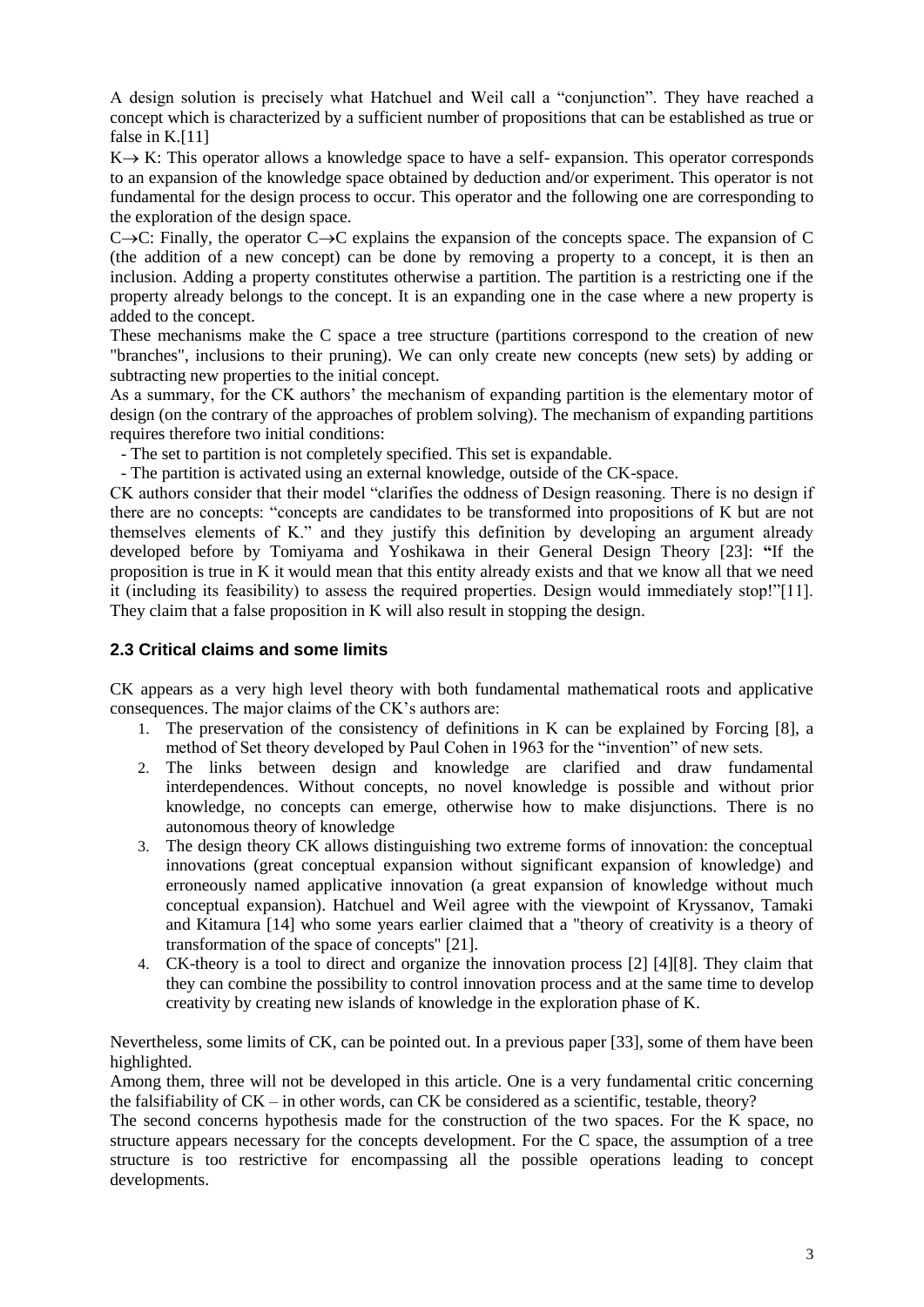The third limit is the absence of any criteria allowing the designer to decide on the next action to be taken at a given time. For instance, which property or property type to introduce into a concept? Should the designer prefer an inclusion, a restricting partition, an expanding one, or force a conjunction? Without such criteria, the claim of the creators of the theory to guide the process is abusive. Other critics will now lead us to propose directions for possible improvement or adaptation of CK in the next sections.

#### 3 Interaction with an external world?

The interaction with the "external world" will refer to dimensions of the design situation that surround the reasoning with propositions. It has a similar meaning than in [25]. Interactivity is not explicitly considered in CK. Nevertheless, these dimensions of creative processes cannot be forgotten.

#### **3.1 Expandable rationality versus bounded rationality**

Expandable rationality refers to the time and constraints due to the limited resources a designer must account for. No creative process occurs with unlimited resources. We must refer here to the seminal work of Simon [\[16\]](#page-10-0).

Hatchuel and his colleagues argue that the CK theory allows to "make operational the concept of *expandable rationality* which is opposite to the one of *bounded rationality* (...) Indeed, the common vision of *bounded rationality* seems to enclose the rational reasoning in a space of constraints which delimits the rational reasoning strongly" [3]. This argument is however one possible misunderstanding of the concept of Simon, who does not consider knowledge, but the cognitive cost of action.

Simon's interest was in human decision-making and problem-solving processes. He observed that decisions are not made the way standard theory suggests, that is to say to choose rationally a solution among existing alternatives, following well-defined criteria, and applying "substantive rationality" principles.

He presented the rationality of action from the decision making process leading to action. He therefore also rejected the idea of the omniscient decision maker (homo œconomicus) and promoted the concept of bounded rationality.

The aim of Simon's concept of bounded rationality is not to show that individuals or organizations are irrational in their assessments and decision making processes. In fact, it underlines the cognitive constraints the designer has to cope with. Considering the bounded rationality [17] [18] means recognizing that even if the entire set of possible actions is theoretically given, it is not given in the practical sense because of the practical limitations of our computing resources (processing) to generate all possible actions and to compare them.

Simon characterizes bounded rationality more positively and formally by the concepts of "search" and "satisficing". His main idea is based on the "heuristic search hypothesis", which stands that "problems are solved […] by searching selectively (i.e. heuristically) through a problem space (i.e. a problem representation)" [19]. The designer begins with the recognition of a need for acting: create a new artefact that should satisfy a need or improve its satisfaction. The "search" for alternatives is initiated when the designer generates solutions. Lastly, a "stop rule" is required to end this costly cognitive process. If alternatives cannot be found that are satisfying, then satisfaction levels will drop until an alternative is found [20]. This last point leads Simon to conclude that "Designing is satisfying if finding an acceptable solution" [19], which is more "reasonable" or satisfactory, than optimal in the sense of the rational choice theory.

So, the so-called opposition between expandable rationality and bounded rationality is only apparent. It seems difficult for CK theory to occult the limits of the human rationality. The C expansion underlined by Hatchuel and Weil must be a bounded process.

By taking into account the bounded rationality, we focus on the impossibility for an infinite expansion of the concepts (due to the inability to treat all information that arises, because of the limitations of cognitive abilities). Added to the fact that CK do not propose criteria for deciding an action, this inevitably questions the way the process is piloted by designers.

Then given the speed of production and codification of knowledge that characterize modern economies, today this is the attention, not the knowledge which became the scarce resource [21] (p.25). This question is not treated in CK theory.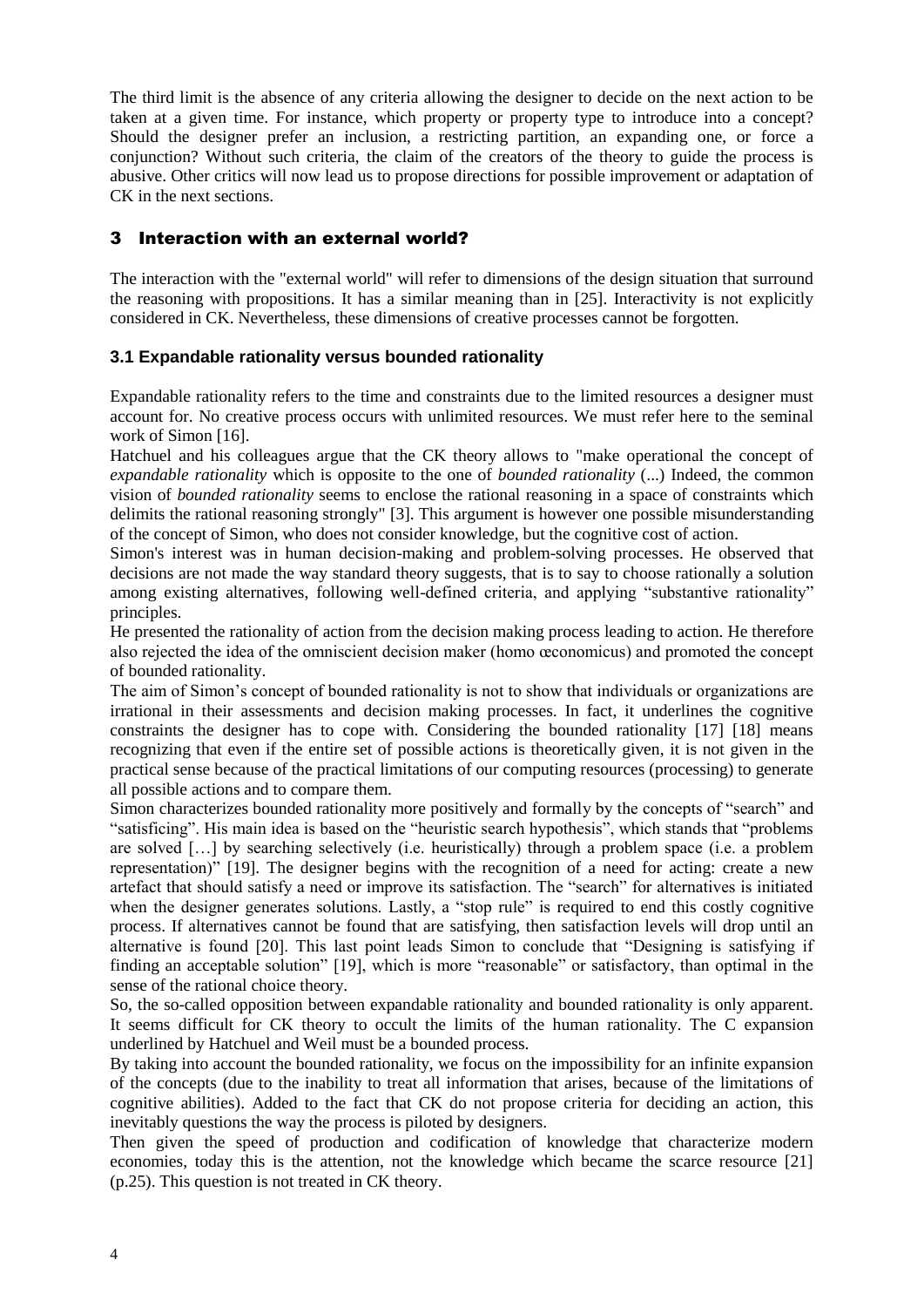#### **3.2 But design is also a social process!**

Extending the CK theory by integrating the bounded rationality is not sufficient because, we remain centred on the design reasoning. The design reasoning masks the crucial question of the social dimension of the design process.

Indeed, if Hatchuel et Weil [2] [4] assert that design is not only a mode of reasoning, one must note that they only considered the theory from the design reasoning perspective without considering explicitly the work division aspects and the evolution of organizational principles in design. This might be due to the fact that by focusing their attention on the reasoning aspects they have under estimated the importance of the social dimension in design.

Indeed, in CK theory, innovative design is considered and analyzed at the designer level, and more precisely at the designer reasoning level. However, can a theory of design, which presents itself as a unified design theory, can forget the collective dimension of design activity?

Considering the collective dimension of design raises the questions of the knowledge that designers bring to K space, the variety of their knowledge since resource heterogeneity provides a clear potential for creativity, and the cognitive distance between actors which determine their ability to cooperate effectively during the design reasoning. Moreover, the problems of cognitive costs are intensified in situation of collaborative design and/or distributed design. Cognitive synchronization of the different actors takes time and resources, and organizational aspects are fundamental.

We also need a theory of design which goes far beyond the design reasoning and takes into account the cultural and historical dimension too. This is due to the fact that cultural and historical dimensions are determining strongly the possibility of design expansion. For example, Simonton [22], considering long periods of time, showed statistical correlations between the creativity level and the following parameters: the type of society (democratic versus autocratic), the political context (War…), or the economic one (Crisis, financial disposal, number of competitors). The same type of correlation might be probably established with the level of alphabetization and later with the level of education of populations and societies.

#### **3.3 Design is also made of representations**

In many works, design is described as an activity based on the use of product representations: drawings, diagrams, models, mock-ups, numerical representations such as CAD, virtual reality representations.

The cognitive work done by designers to move from physical or numerical media to mental representations is important in design cognition.

Fundamental issues concern the way designers can express and develop they ideas through the use of representations, and representations tools.

This point is certainly not critical, since many other design models, and nearly all the engineering models of designing, never consider representations and their linkage with reasoning. Moreover, an article of Tsoukias & Kazakci considers such a linkage from the concepts of the cognitive worlds of J. Gero [25]. Their article points out that the design process can progress only if we introduce a third element that they name the external representation of C and K space. Tsoukias & Kazakci claims that "the external representations and their reinterpretations are the main engines through which the design process progresses". Design representation and the designers are external entities to the object to be designed. They are situated in its environment and the environment should be represented in order to allow the acquisition of knowledge. The central role played by the environment is also pointed out in the work of Zeng et al. [\[27\]](#page-11-0)

As already mentioned, the human dimension is absent from the CK theory because this dimension in the theory is reduced to the reasoning aspects.

This part shows that CK theory mainly seen as a theory for creative reasoning can beneficially take benefit of other concepts in order to form an effective and an applicable theory for creativity. This aspect is developed in the following sections.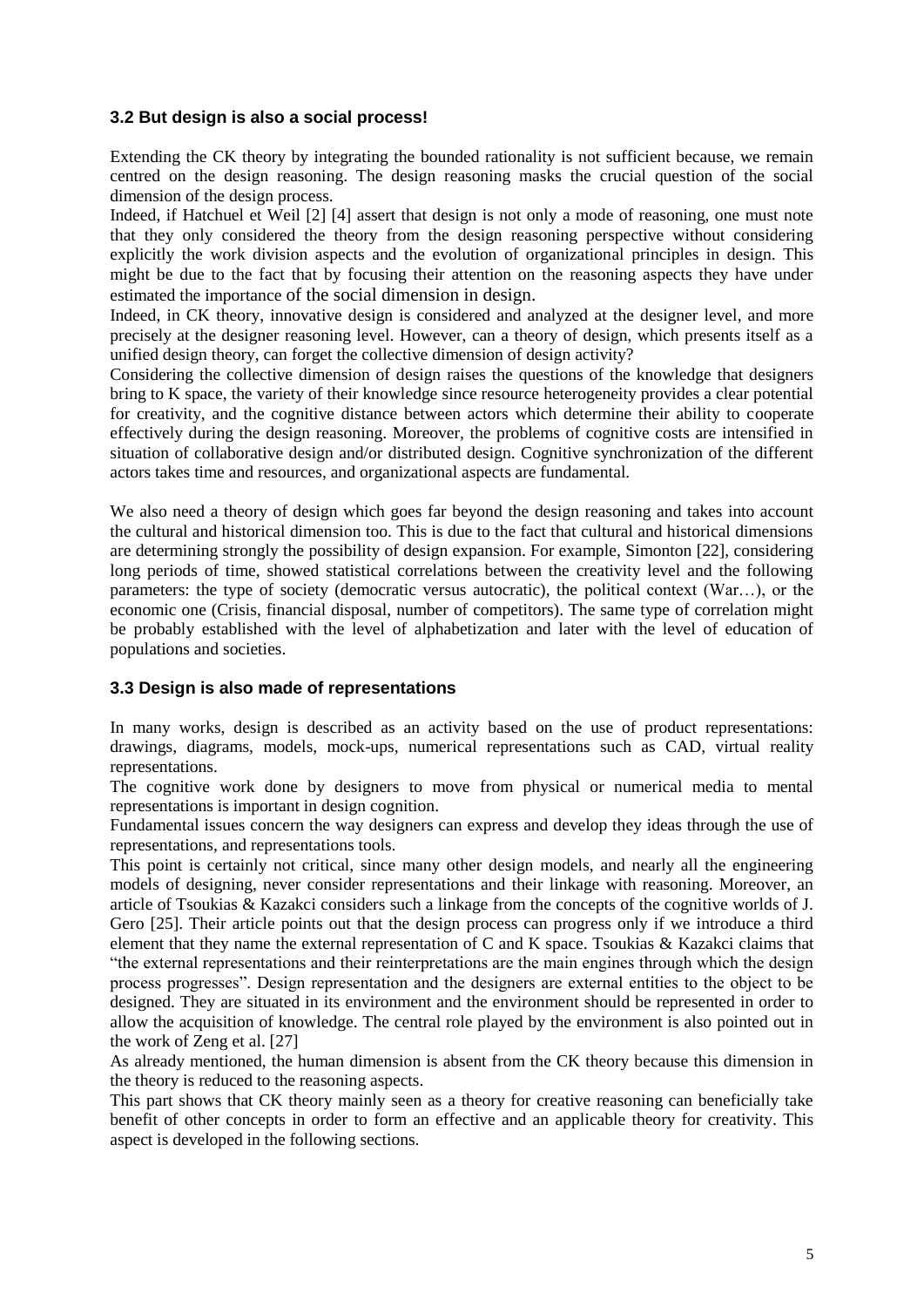#### 4 CK and engineering design?

There are many works on the design process, largely developed in Germany, USA or Japan, in particular the Systematic Design or the General Design Theory. Although these works are well known and quoted [\[13\]](#page-10-1) [15] [23], the authors of CK theory do not include in their theory several of the theoretical concepts used and introduced in these approaches. This is especially the case for the "duality" between Functions and Structure; and for the concept of process itself, which, for engineering design, refers to relatively well identified phases. The description, distinction and selection of concept solutions are also other aspects not considered in the CK theory. Another aspect not considered in the CK theory is the description of the environment of a product or service. This aspect is seldom considered in an explicit manner in traditional design theories. But design is a human activity that aims to change an existing environment to a desired one by creating a new artefact into the existing environment. The Environment-Based Design (EBD) is such a design theory that studies and supports this environment change process. The underlying principles behind the EBD are that design comes from the environment, serves for the environment, and goes back to the environment [\[27\]](#page-11-0).

Nevertheless, the authors of the CK theory have during the past years probably noticed some of the limitations of their approach and have tried to more carefully define the scope of CK. In 2 they claim that CK is a theory of the creative reasoning mobilized in design [\[2\]](#page-3-0) (p.282). More precisely as described in section 2.1, they make a clear distinction between Research, Innovation and Development and claim that the creative reasoning is taking place in R and I. D is defined by them "as a controlled process which activates existing competences and knowledge in order to specify an artifact which should satisfy some well known objectives. In such a viewpoint, the development process aims at instantiating parameters; these parameters being fixed ex ante by a generative model."

This perspective is considering that the "generative model" is not resulting from the phase D (Development). This is probably a misunderstanding of the importance of phases such as the embodiment and detailed design phases.

#### **4.1 Functions, structure, and CK operators.**

All the models and theories in engineering design more or less consider engineering products from –at least- two viewpoints: structure, and functions. When expressing the structural characteristics of a product, a designer establishes a nomenclature of components (i.e. types of, references…), a product architecture (links between components, topology, contacts…) and, for each component the descriptors of its forms, dimensions, and matter. The functions of a product relate to the actions between components, and between the system and its environment, but also with the flows of matter, energy and information. There are several possible definitions for the concepts of function, behaviour, and need; but the most important point is that the relations between structure and functions are of deduction type. The structural parameters condition the functions and design rules can take the form "IF structure, THEN function": The effective functions are consequences of the structure (deduction). However, the structure is a condition sufficient for the effective functions, but a condition among others (abduction).

According to the recursive logic of design [\[28\]](#page-11-1), at most stages of (conceptual) design, an evaluation operation will be determined only after a (partial) design solution is generated, which will in turn trigger new synthesis operation. As a result, design is a nonlinear process where a small change in the initial design problem may give rise to significant differences in the final design solutions, among which creative design solutions may exist [\[29\]](#page-11-2) [\[30\]](#page-11-3) [\[31\]](#page-11-4). According to the recursive vision of the design process both functions and structure are participating to the design process and cannot be separated, in the same way it is very difficult to see what is coming first the function or the structure because both of these concepts require the presence of the other in order to be thought.

CK forgets this fundamental dichotomy of design between the means and the goals, or, expressed with an engineering language, the importance of the relations built during designing between structure and functions. Probably this omission can be seen as a condition to consider CK as a higher level theory able to describe not only creative design reasoning, but creative reasoning including design. But to accept such an argument, one should accept either to see design as an instance of creativity (design included in creativity), or to consider the part of creativity inside design as an independent component of design - one could model with a higher level theory. This is not our position: design includes some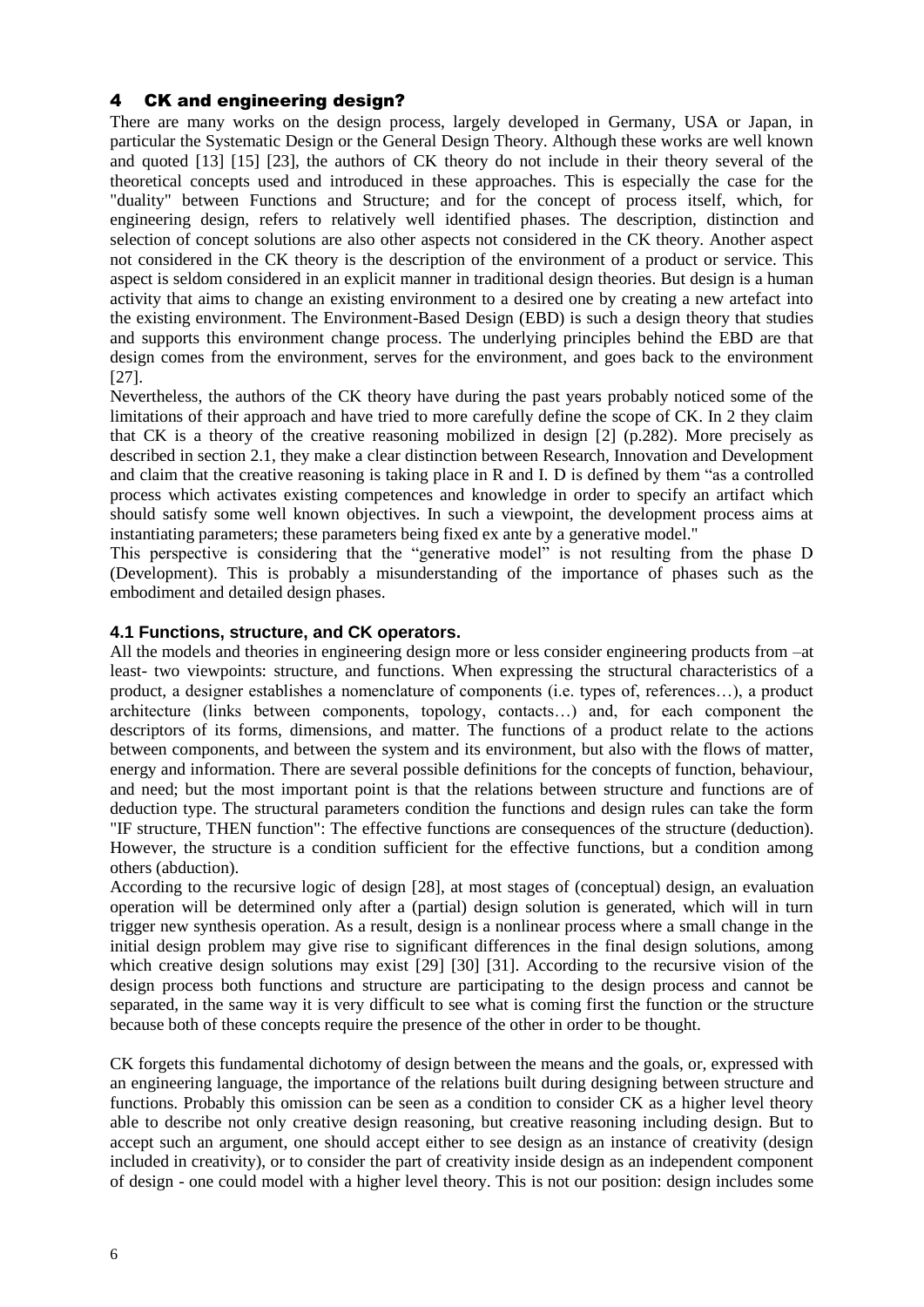creativity but is not limited to it; and creativity can hardly be detached from the other sub activities that make design.

In this section, the objective is not to improve CK, nor to confront or position it relatively to engineering design, but to question what CK concepts could bring to our comprehension of design processes. Especially, the operations of concept expansions (inclusion, and partitions - expanding and restricting) form a very interesting typology, which we propose to keep, specify, and even develop, with regards to functions and structure. Reversely, this attempt of reconciliation of some concepts of CK with the function/structure co-evolution will question the concepts of knowledge, the expansion operations in C and their relations to knowledge.

#### **Knowledge**

For CK, the considered propositions take forms such as "There exists an object having the property P1, P2, …". By introducing two types of entities, we define two types of elementary propositions, on the structural parameters, and on the functional one:

- "There exists an object having a structural characteristic (or parameter) S"
- "There exists an object having a function F"

But this first typology proves to be incomplete. First, it forgets knowledge on the existing links between structure and function: the rules. Second, such elementary propositions are not sufficient to contribute to a capacity of action for an activity whose fundamental objective is the building of links between functions and structure. Rules must also be formulated in CK terms. Such a formulation could be: "There exists an object for which the structural characteristic S (or several characteristics) conditions the function F (or several functions) ". But one can propose more operational rules such as "There exists a product for which the modification (withdrawal, introduction, quantitative change…) of the structural parameter S leads to a modification (idem) of a functional parameter F". When such knowledge is introduced into C, it will automatically lead to the definition of new parameters, basically those related to the new concept (whereas in the theory CK, pieces of knowledge seem to be independent from/to each other).

#### **Expansions in C**

The following expansion operations will then be considered.

- The addition to an existing concept having a structural property S of a functional property F linked in K to the structural property S. This is as an addition of a property, therefore a partition, but this is necessarily a restricting partition since F is basically linked to S (in K).
- The addition to an existing concept having a functional property F of a structural property S linked in K to the property F. This is also an addition of a property, and a restricting partition (F is basically related to S), but contrarily to the previous case, this new structural property indicates a possibility; it is not a consequence. The property S could later be removed without removing F, and replaced by another S' property (generation of an alternative structure).
- The addition or modification of a new property (either structural or functional), nonrelated to a property of the initial concept. This is an expanding partition.
- The withdrawal of a property P of a concept but this withdrawal will necessarily engage on a questioning concerning the properties which are linked to it in  $K$ . A decision to keep or delete them should therefore be taken. This is an inclusion.

Among these expansion operations, the two firsts contribute more to the development of a concept than to a "pure" creation. But the "development" has a different meaning than the term D in the RID model of Le Masson, Weil and Hatchuel [2] and refers more to the recursive logic mentioned above [28]. By contrast, expanding partitions will have as a consequence the proposal of a concept having a radically new property (without links to the other properties of the concept when the concept is generated). But now the question is whether such a concept can – or not – be considered as a (partial) design solution.

#### **Two key comments**

First comment, the concept of restricting partition: As defined in CK, a partition is the addition of a property to a concept, and it is restricting when this property "already belongs to the concept C". The last part of this sentence must obviously be interpreted since one cannot add to C what already belongs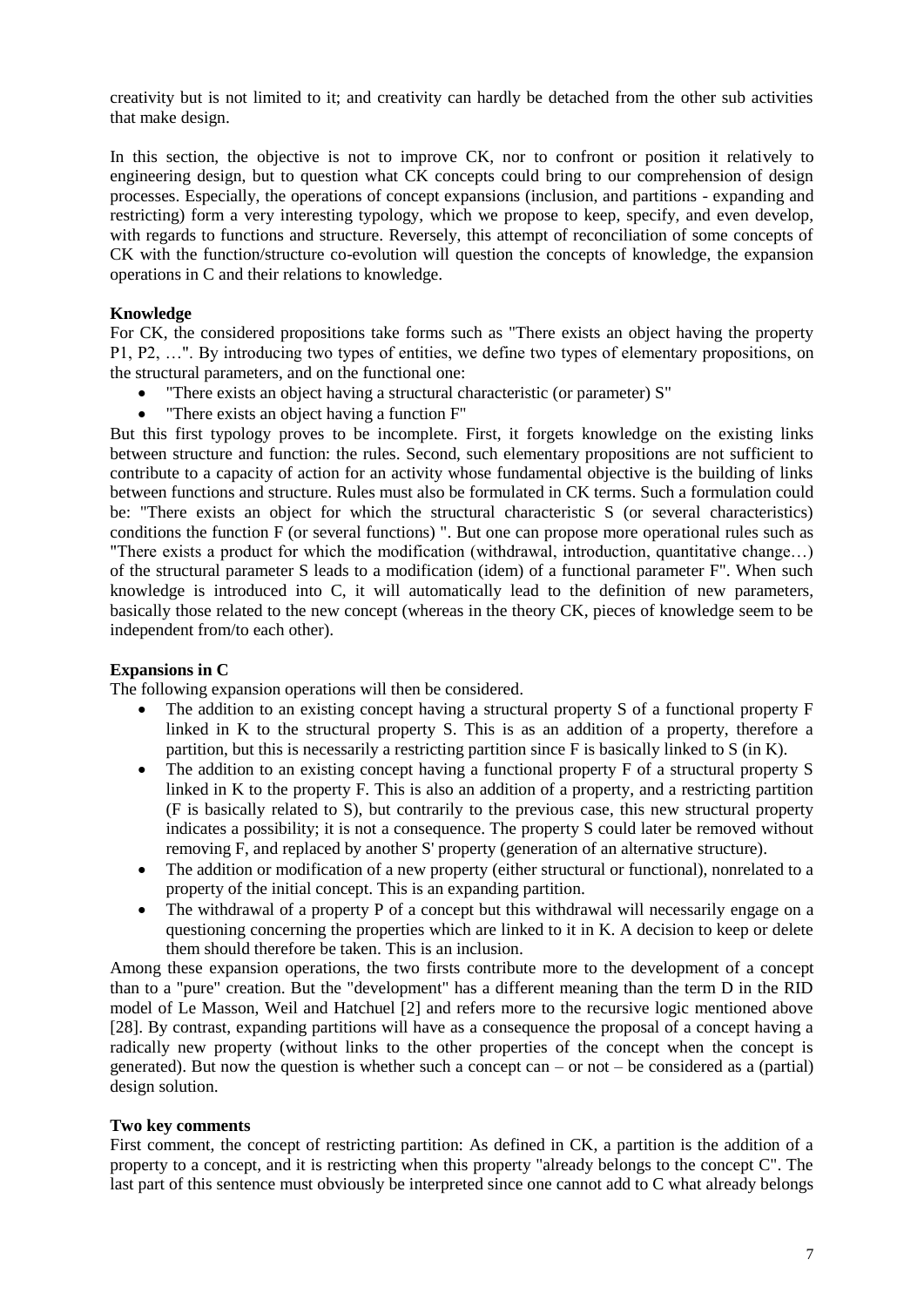to C. But one can at a given instant define it or take it into account - to integrate in the definition of a new concept. Restricting partitions should moreover be defined as the addition to a concept of a property already linked in K to a property of the concept (but this new property does not "belong" to the initial concept): this is our definition of a restricting partition.

The second comment comes from the definition of an innovation by the authors of CK. Innovations are supposed to result from expanding partitions, and only from them. However, it is not clear whether a succession of restricting partitions such as defined above could also, without any expanding one, lead to the definition of a new concept. Or, can the use of recursive logic lead to innovation? This can especially be the case for innovative solutions to technical problem considered in TRIZ or ASIT. We think that it would be appropriate to extend the CK definition of an "innovation", or at least to no more consider expanding partitions as the unique source of innovations.

Operations from K to C must therefore be considered in different ways for the design process. While taking part to what we called the development of a concept (leading to the proposition of a product definition, but not still evaluated), the restricting partitions made by designers, not necessarily foreseeable, will gradually attach new properties to existing ones, by successive cycles made of deductions ( $S \rightarrow new F$ ) and abductions ( $F \rightarrow new S$ ) - recursivity. They will mobilize knowledge on the rules, extracted from K; obviously  $K \rightarrow C$  operations. In contrast, the possibility for designers to add at any time radically new properties, not linked in K to a property of the initial concept is an expanding partition. Examples can be additions or modifications of requirements, or radically new structural propositions. But such expanding partitions refer more to framing or reframing [34]. And framing is not the core of engineering design. With other terms, we established here the difference between the proposition of a radically new feature (framing or expanding partition), and the building of a solution from this first introduction. This difference is also discussed with other terms in [35].

#### **Concepts**

The development of a concept mobilizes elements of knowledge from K. The question of the end of the development of a concept is posed. Are there conditions (and which ones) to allow a designer to consider that a concept is sufficiently developed?

Such a question is addressed in GDT for example.

With CK terms, which are the conditions for a conjunction? We recall that, in a practical way, conjunctions correspond to the use of evaluation tools or methods such as consulting an expert, doing a test, an experimental plan, a prototype or mock-up.

Obviously, a concept which would not comprise at the same time structural properties and functional properties could not lead to a conjunction. The first (no S) cannot be tested. The second (no F), would not allow to specify which property to test. One can then define two types of concepts.

A "complete" or "developed" concept has the following elements: It includes in its definition Structural as well as Functional parameters. The links between S and F (rules – deduction) are established, and to any F corresponds at least a link with a S. This definition corresponds to a "solution" [35]. Such a concept can be tested – even if the designer can always choose to continue to develop it, or to make an expanding partition. In this sense CK is regarded as a purely descriptive theory.

Elsewhere an "incomplete" concept does not verify at least one of these conditions. The designer will necessarily have to expand it - with "restricting partitions".

#### **4.2 CK in the design process.**

The place of CK in the design process should now be addressed. CK appears to be usable very early in the innovation process since it concerns concept generation. New concepts seems close to new products, and the examples given in CK papers are nearly systematically examples where new functions or/and new uses are put together in a sort of functional synthesis sometimes leading to radical functional shifts (e.g. from the initial need to develop a new smart shopping cart, the result is either a proposition to develop new interfaces between the user and the supermarket, or a redesign of a smart supermarket [10]).

Above, we demonstrated that there is a significant amount of steps in the design process to consider between the addition of a new property (e.g. an expanding partition) and a "ready to test" concept. CK considers some very initial aspects of the design process but do not describe "a ready to test" concept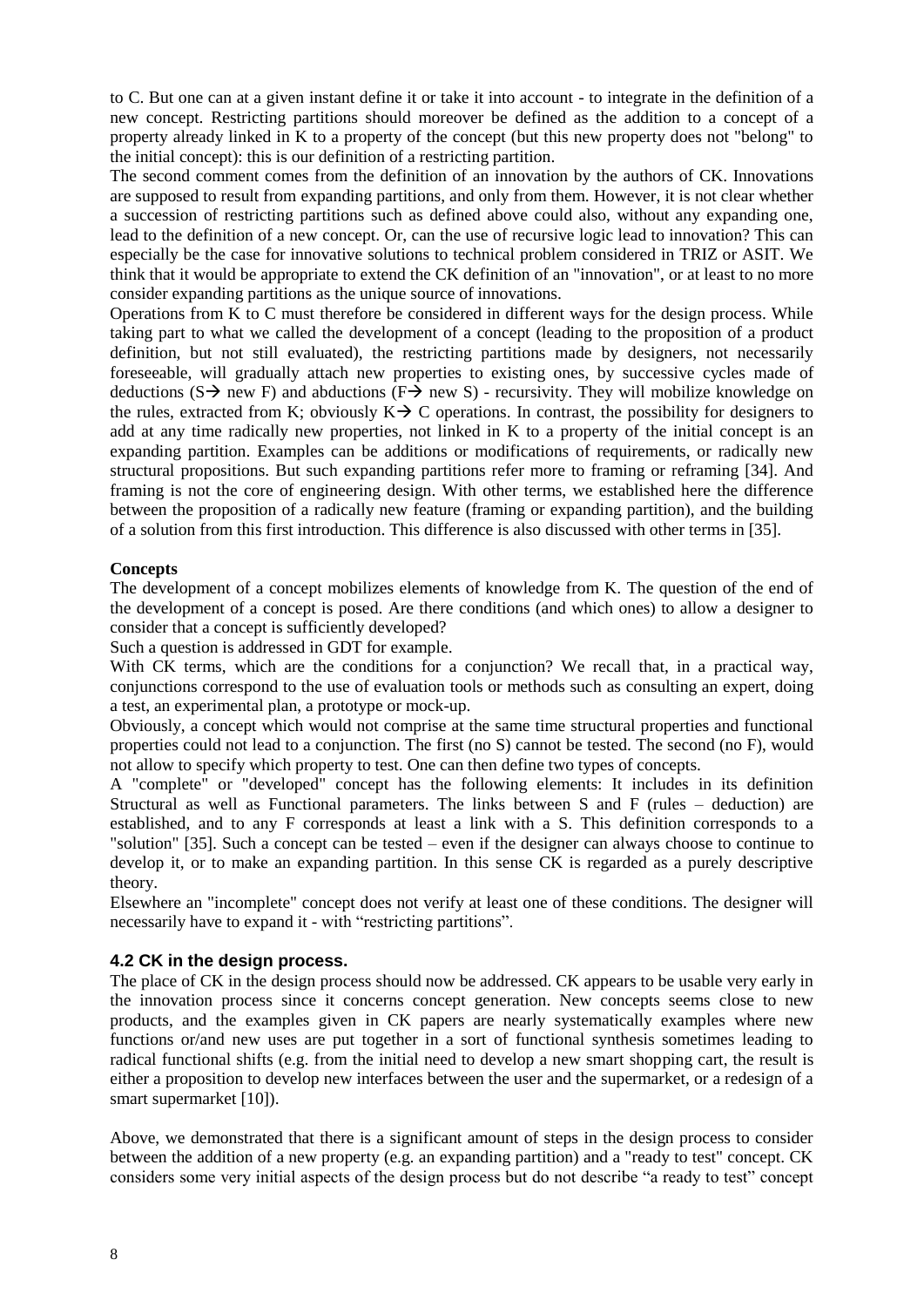in a sufficiently precise manner. In the initial part of the design process restricting partitions play a central role. One could even think that restricting partitions are the operations that allow the design product to be built. One could imagine designing without expanding partitions, but certainly not without restricting ones; whereas CK moreover focuses on the role of expanding partitions.

But a "ready to test" concept does not mean a good concept. Until now, the operations were mainly mental ones. It is now time to confront the product to the real world. This confrontation is described by CK operators, since it corresponds to a conjunction, followed by either new concept generations when the conjunction fails to give a new knowledge (a true proposition  $-$  a product definition); or by the end of "design". Nevertheless, this part of design is poorly described regarding its importance and frequency in a design process. Situations where tests (conjunctions) lead to the discovery of new product features are common. Designers also currently discover new problems – emergent, connected, resulting. And there are differences between solutions locally satisfying and a satisfying global solution – the complexity of product definition during design is not addressed in CK. The process leading to the definition and validation of operating principles for a product (conceptual design phase) often goes through sequences of problem solving and problem emergences. No doubt that this recursive process also contribute to design creativity. Some theory of design [\[28\]](#page-11-1) claims that the recursive process is playing a central role in the design creativity. For this reason the initial conditions and description of a design problem is a central aspect that condition heavily the final design outcome. Regarding this aspect, CK is not providing the necessary concepts needed to diminish the initial ambiguity of the design problem description.

Further, the downstream steps such as embodiment and detailed design are also not discussed in the theory. During those phases, problems appear and have to be solved, also involving some form of creativity.

There is probably here a difficulty due to the definition of the scope of design, but also due to the definition of creativity. For engineering, if we commonly agree that design involves creativity, we also consider that the engineering design process ends with a complete description of a satisfying product. There is a long way from an expanding partition to a "ready to test" concept. But there is a much longer way from a satisfying concept to the end of the conceptual design phase. And still, the design process is not finished and could also involve creativity during embodiment and detailed phases.

The difficulty is not that CK cannot describe those phases – it can in certain extend. But these complex aspects have never been explicitly highlighted by the authors of the theory. Instead, the accent is put on small operations that occur during a small part of the conceptual design phase; whereas creativity (e.g. in a broader sense: problem solving but also problem finding, problem analysing, and problem management) is necessary during all the phases of the product design.

### 5 Conclusion

After having written a first paper where we critically examined CK claims, we intended to make two propositions in order to better take benefit of some fruitful concepts introduced by the theory. We have tried to focus more specifically on the engineering design process.

In the first one, we consider that CK could be complemented with considerations relative to the limited rationality of persons, but also to the social dimension of creativity and to the use of representations. Such a concern appears important in order to give account for the multiple dimensions of creative processes, which are not limited to "pure" reasoning.

In the second proposition, we consider CK concepts as elements that can usefully highlight the engineering design process. CK is contrasted with the classical notions of functions and structure and gives means to discuss and better define the creative aspect of design. Nevertheless, because CK is mainly focused on the introduction of new properties, CK cannot encompass the complexity – and richness - of design.

There are finally two possible positions for the way in which one can see CK.

The first approach is to see it as a theory of design. But as defined by its authors, it appears disconnected from the other models and usual concepts in engineering design, and its operational character is questioned. In order to expand its scope to engineering design, we tried to introduce missing but fundamental elements: the fundamental distinction between structure and function, the recursive aspect of design, the need for stop rules and evaluation processes.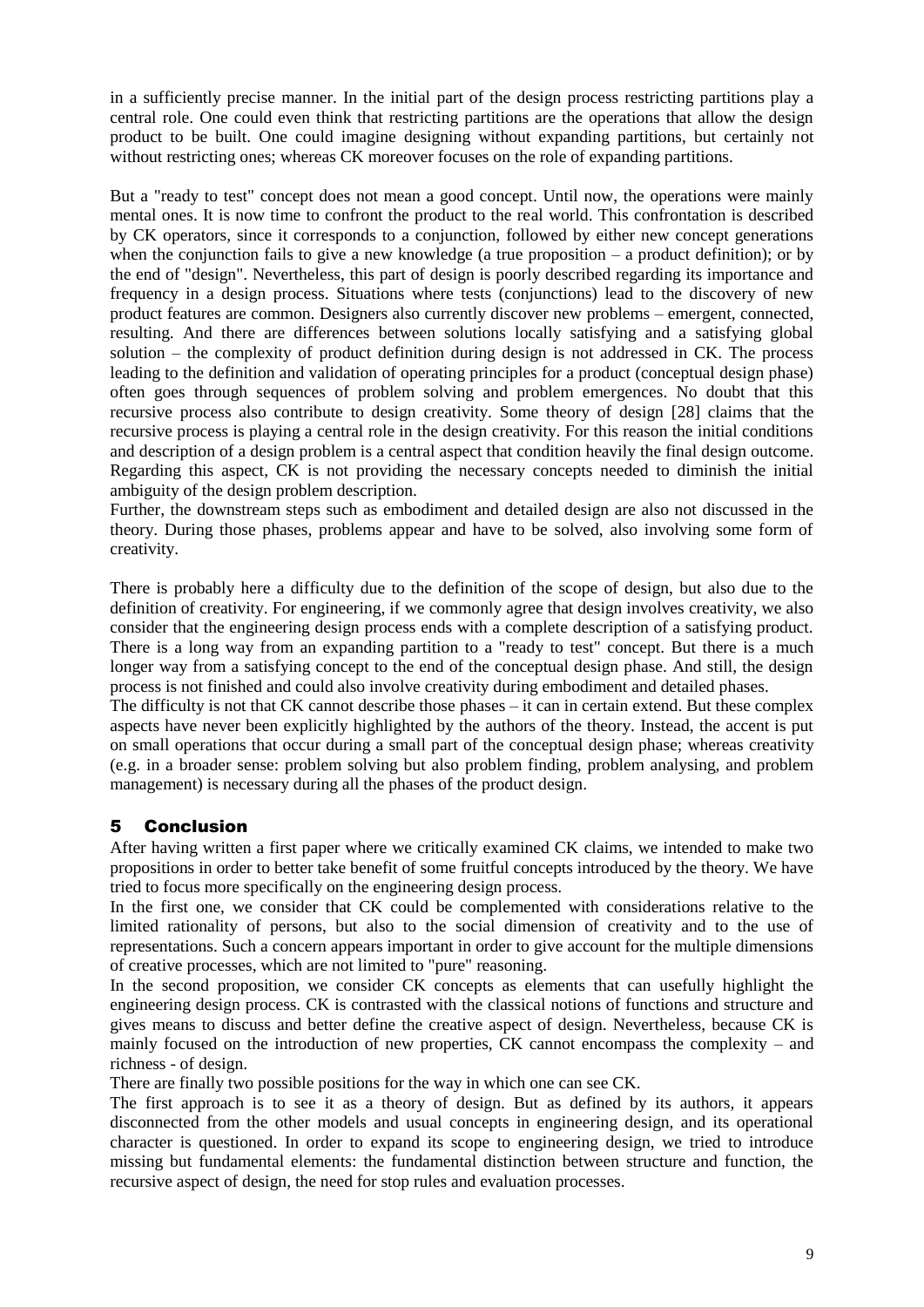With these adjunctions, we can use CK concepts to interpret engineering design. Operations defined in the theory, but also the definitions (concepts, knowledge), are then clarified. Another aspect not treated by CK and essential for the development of an engineering perspective is the comparison and evaluation part. This aspect has been extensively developed in other theoretical developments such as the extended GDT theory [23]. This aspect will require developing an analysing the role played by describing attributes of a problem or a solution. Several works [\[32\]](#page-11-5) have tried to develop further the analysis of this other fundamental aspect of engineering design.

The second vision of the CK theory would be to keep the initial framework of CK and not trying to consider anymore the explicit distinction between functions and structure. In this perspective CK cannot be considered to really be a design theory. CK is then mainly a descriptive tool that can be used for tracing certain aspects of the design process. Nevertheless, CK in this initial form can be useful to analyse and record some of the elements involved in the creativity process such as the ability of designers to combine knowledge and concepts. The operators developed in CK can support the creativity analysis process but more of them should be considered. They have been developed in the inferential design theory [\[12\]](#page-10-2) [\[13\]](#page-10-1) and provide most probably a more extensive framework to analyze the synthesis aspects of the creativity process. An extension of CK to dimensions such as the limited rationality, social perspectives, and the use of representations is also possible.

#### **Acknowledgments**

The work reported in this paper by ? was funded under by the Multidisciplinary Institute of Digitalization (MIDE) of Aalto University, project HYBLAB.

#### **References**

- 1. Hatchuel, A. and Weil, B. (2002), *La théorie CK, Fondements et usages d'une théorie unifiée de la conception*, Proceedings of The Sciences of Design : The Scientific Challenge for the 21st Century In Honour of Herbert Simon, 15-16, march, Lyon.
- 2. Le Masson, P., Weil, B.and. Hatchuel, A. (2006), *Les processus d'innovation : conception innovante et croissance des entreprises*, Hermes, Lavoisier.
- 3. Hatchuel, A. and Weil, B. (2008), *Entre concepts et connaissances : éléments d'une théorie de la conception*, pp. 115-131, in A. Hatchuel et B. Weil (eds), Les nouveaux régimes de la conception : langages, théories, métiers, Cerisy, Vuibert.
- 4. Hatchuel., A. and Weil., B. (2009), *CK design theory: an advanced formulation*, Res Eng Design (2009) 19:181–19.
- 5. Hatchuel. A., Le Masson P. and Weil B. (2004), *CK theory in practice: Lessons from industrial applications*, Design 2004 ( Dubrovnik),
- 6. Tsoukias A. and Kazakci O.A. (2004), *Extending the CK theory: a theoretical background for personal design assistants*, ,Design 2004
- 7. Kazakçi O.A., Tsoukias A. (2005), *Extending CK theory: a theoretical background for personal assistants*, Journal of Engineering Design, 16, 4 p.399-411.
- 8. Hatchuel, A. and Weil, B. (2007), *Design as Forcing: deepening the foundations of CK theory*, ICED 07, Abstract p 325-326.
- 9. Le Masson, P., Weil, B.and. Hatchuel, A. (2007), *Creativity and design reasoning: how CK theory can enhance creative design*, International Conference on Engineering Design, ICED'07
- 10. Le Masson, P., Weil, B.and. Hatchuel, A. (2008), *Teaching innovative design reasoning : how could CK theory help?,* Int Conf on Engineering Design, 4–5 Sept 2008, Barcelona
- 11. Hatchuel, A. and Weil, B. (2003), *A new approach of innovative design: An introduction to CK theory*, ICED 03 Stockholm, August 19-21, 2003.
- <span id="page-10-2"></span>12. Ryszard, S. and Michalski (1993), *The Interencial Theory of Learning: Developing Foundations for Multistrategy Learning*, In Machine Learning: A Multistrategy Approach, Volume 4, R.S. Michalski & G. Tecuci (Eds.), Morgan Kaufmann Publishers.
- <span id="page-10-1"></span>13. Arciszewski T. (1994), *Inferential Design theory: A conceptual outline*, Machine Learning and Inference Laboratory, George Mason University.
- 14. Kryssanov, V., Tamaki, H. and Kitamura, S. (2001), *Understanding design fundamentals : how synthesis and anlysis drive creativity, resulting in emergence*, Artificial Intelligence in engineering, vol 15, Issue 4, October, pp. 329-342.
- 15. Pahl G., Beitz W., *Engineering design: a systematic approach*, London: Springer, 1984.
- <span id="page-10-0"></span>16. Simon, H.A. (1955), *A behavioral model of rational choice* , Quarterly Journal of economics, 69, pp. 99-118.
- 17. Simon, H.A. (1976), *From substantive to procedural rationality*, S. Latsis (ed.), Method and Appraisal in Economics, Cambridge University Press, Cambridge (MA).